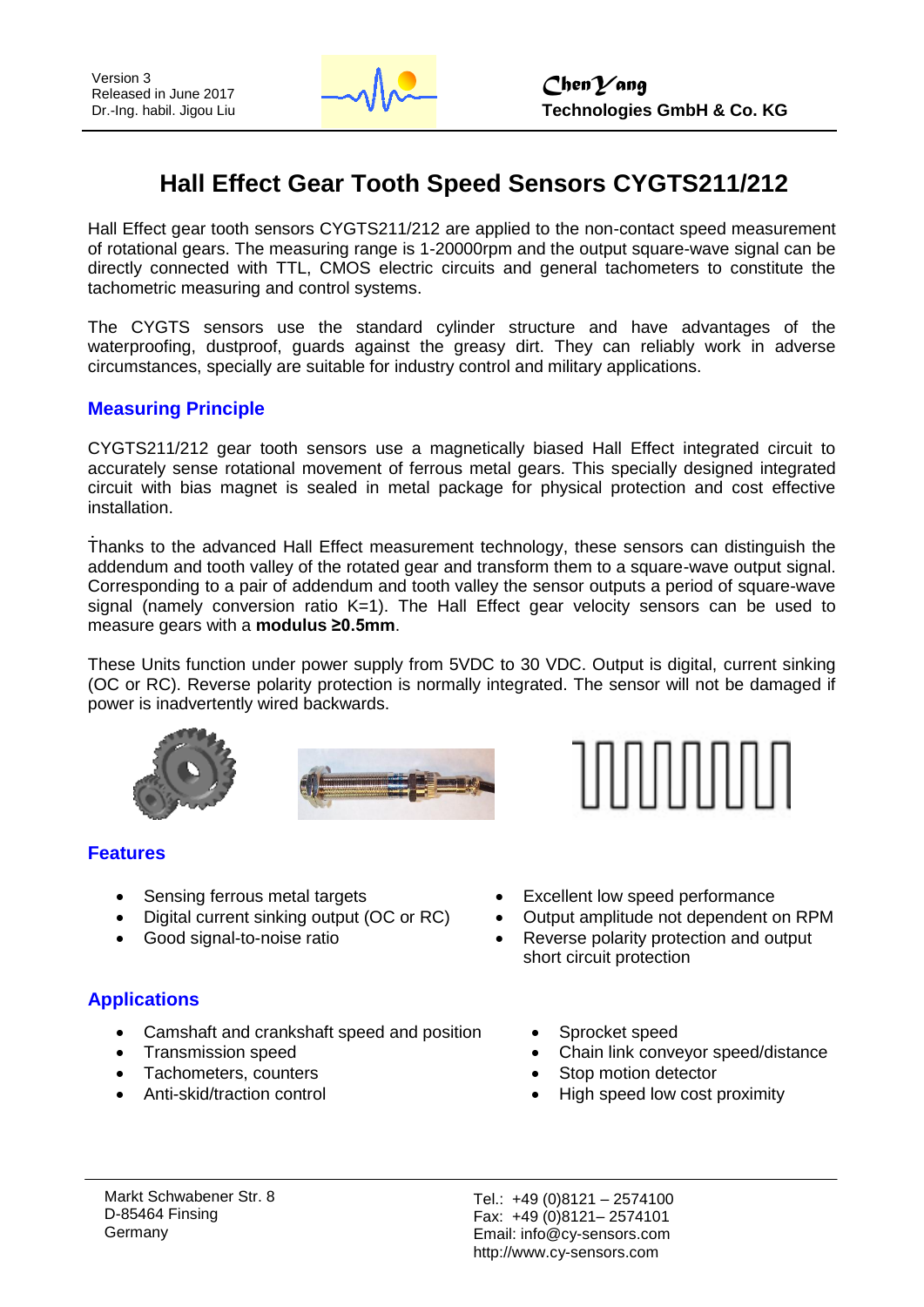

# **General Specifications**

| Rated sensing distance               | ≤3mm (determined by reference target wheel)                 |
|--------------------------------------|-------------------------------------------------------------|
| Response frequency                   | $1Hz \sim 20kHz$                                            |
| Measuring range                      | 1~20000 rpm (using 60P/R gear)                              |
| Output signal                        | Square wave, duty cycle 50%±20%                             |
| Working display                      | LED                                                         |
| Protection function                  | CYGTS2xxB: working voltage polarity protection and output   |
|                                      | short-circuits protection                                   |
| <b>Operating Temperature Range</b>   | $-40^{\circ}$ C ~ $+125^{\circ}$ C                          |
| Environmental protection performance | waterproofing, dustproof, guards against greasy dirt, anti- |
|                                      | 50G machinery impact                                        |

# **Electric Properties**

| Parameter                       | Part number                               |            |           |            |
|---------------------------------|-------------------------------------------|------------|-----------|------------|
|                                 | CYGTS211A                                 | CYGTS211B  | CYGTS212A | CYGTS212B  |
| Power supply                    | $5V \pm 0.25VDC$                          | 6V~30VDC   | 5V±0.25V  | 6V~30VDC   |
| Static consumption current (mA) | ≤30                                       | ≤30        | ≤30       | ≤30        |
| Max. output current (mA)        | 15                                        | 100        | 15        | 100        |
| High output voltage VOH (V)     | Dependent on the connected user's circuit |            |           |            |
| Low output voltage VOL (V)      | ≤0.4                                      | ≤0.6       | ≤0.4      | ≤0.6       |
| Rise time $(\mu s)$             | ≤2.0                                      | ≤2.0       | ≤2.0      | ≤2.0       |
| Fall time $(\mu s)$             | ≤2.0                                      | $\leq 2.0$ | ≤2.0      | $\leq 2.0$ |
| Output Type                     | ОC                                        | ОC         | <b>RC</b> | <b>RC</b>  |

# **Requirement of Measuring Target Wheel**

| Gear modulus | Tooth profile                                 | Tooth thickness | Gear material          |
|--------------|-----------------------------------------------|-----------------|------------------------|
| ≥1mm         | helical gear, Trapezoidal column<br>spur gear | ≥3mm            | ferromagnetic material |

## **Reference Target Wheel (for sensor calibration)**

Optimum sensor performance is dependent on the following variables which must be considered in combination:

- Target material, geometry, and speed
- Gap between sensor and target
- Ambient temperature
- Magnetic material in close proximity.



Markt Schwabener Str. 8 D-85464 Finsing Germany

Tel.: +49 (0)8121 – 2574100 Fax: +49 (0)8121– 2574101 Email: info@cy-sensors.com http://www.cy-sensors.com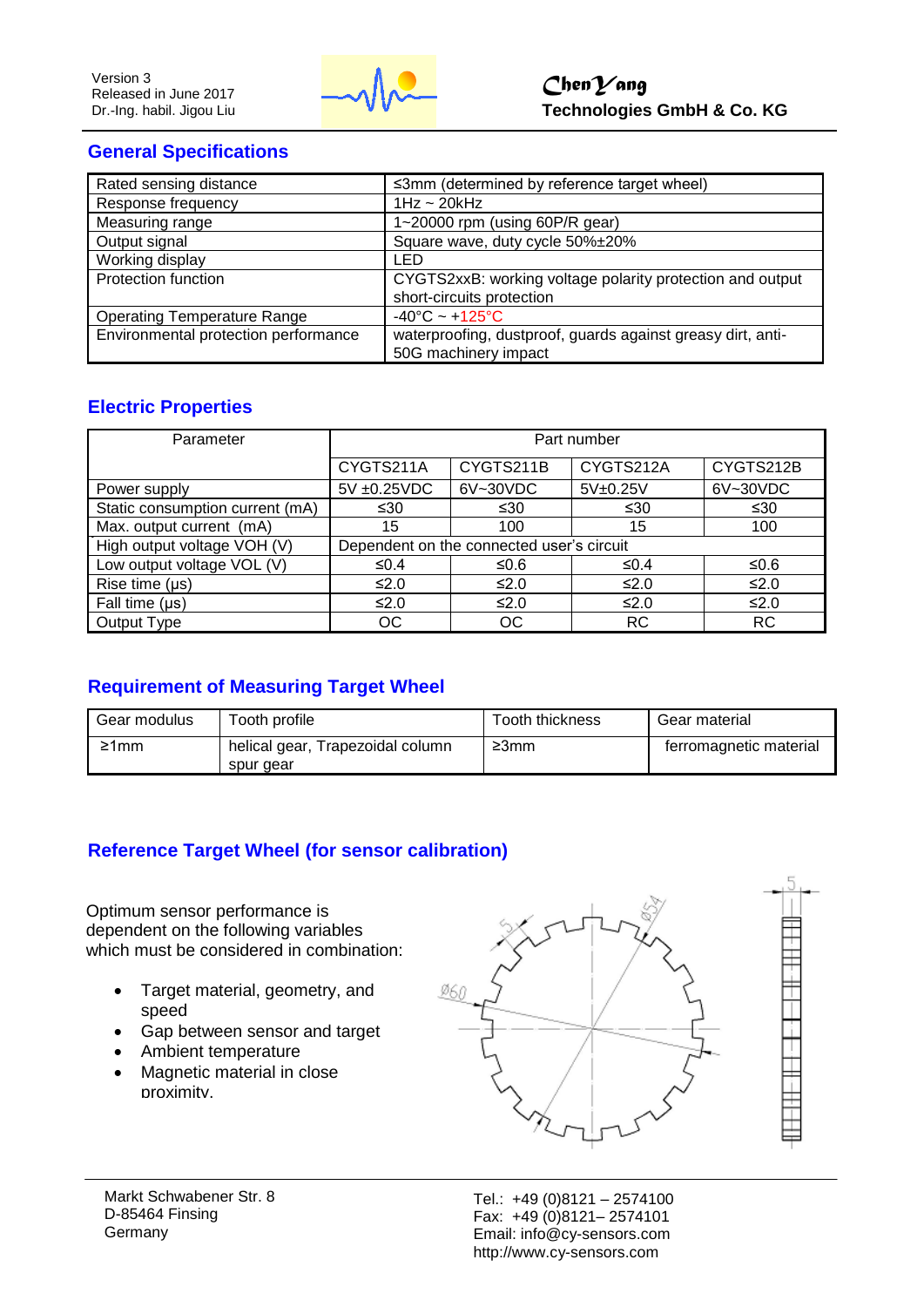

## **Mounting Dimensions (for reference only)**





Markt Schwabener Str. 8 D-85464 Finsing Germany

Tel.: +49 (0)8121 – 2574100 Fax: +49 (0)8121– 2574101 Email: info@cy-sensors.com http://www.cy-sensors.com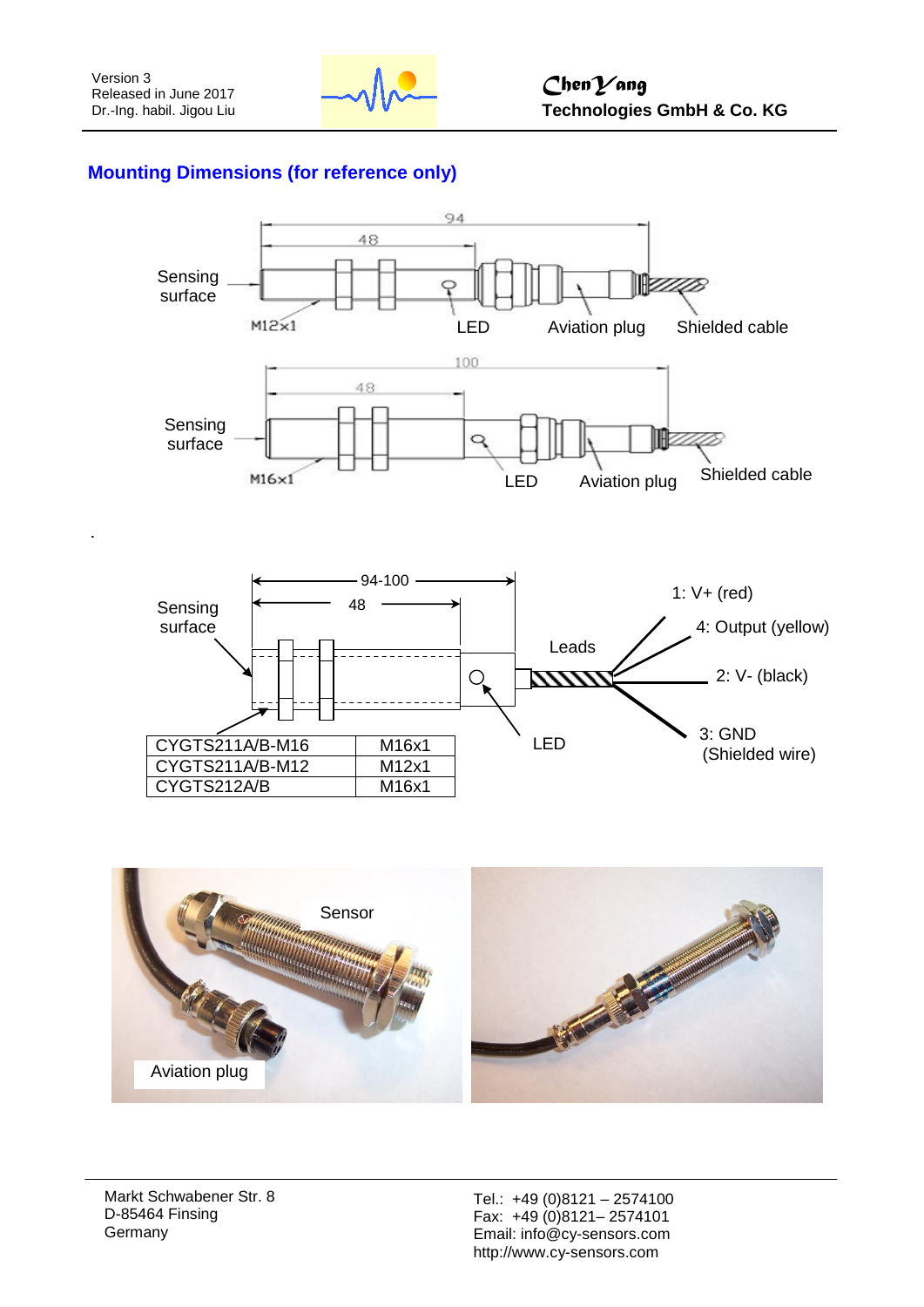

#### **Application Notes**

#### **Installation**

The sensor should be installed in the correct way. Please use the delivered screw to fix the sensor on the instalment hole. The attachment system must be non-magnetic material (copper, aluminium, stainless steel and so on). The sensing surface of the sensor should be oriented/adjusted to the tooth face. The space between the tooth face and the sensing surface of the sensor should not be bigger than the maximum measuring distance.

#### **Gear Selection**

The suitable gear selection has a very tremendous influence to the speed measurement because the sensor measuring object is a gear.

First, the biggest affect to the measurement is the gear modulus. The right figure shows the relation between the modulus and measuring distance. Therefore, a bigger gear modulus should be selected in the condition permission situation (m ≥1).



Next, the gear active status can also have certain influence. Generally speaking, the measured gear is already used in the machine, or it is perhaps a special-purpose measuring gear. The gear can be directly fixed on the axis (axis transmission) or through other gear meshing rotations (tooth transmission). When the gear is in a meshing rotation, the tooth face attrition can cause the change of the duty cycle of the output signal. Therefore a special-purpose measuring gear should be directly installed on the measured axis when the duty cycle has a high requirement.

In addition, a smaller measuring distance should be used if the revolution axis has a bigger radial free movement. In this case magnetic material with high permeability should be used to make the target gear.

The measuring range changes with the teeth number N and can be determined by

**Min. speed:**  $γ_{min} = 60/N$  (rpm)

Max. speed:  $\gamma_{\text{max}}=1.2\times10^6/\text{N}$  (rpm)

#### **Connection**

The CYGTS series product uses the singlepoint ground for electromagnetic shield. The sensor case is connected to the shield leads. The user is supposed to connect the shield leads to system ground at the receiving input, see the concrete wiring shown in the right figure.

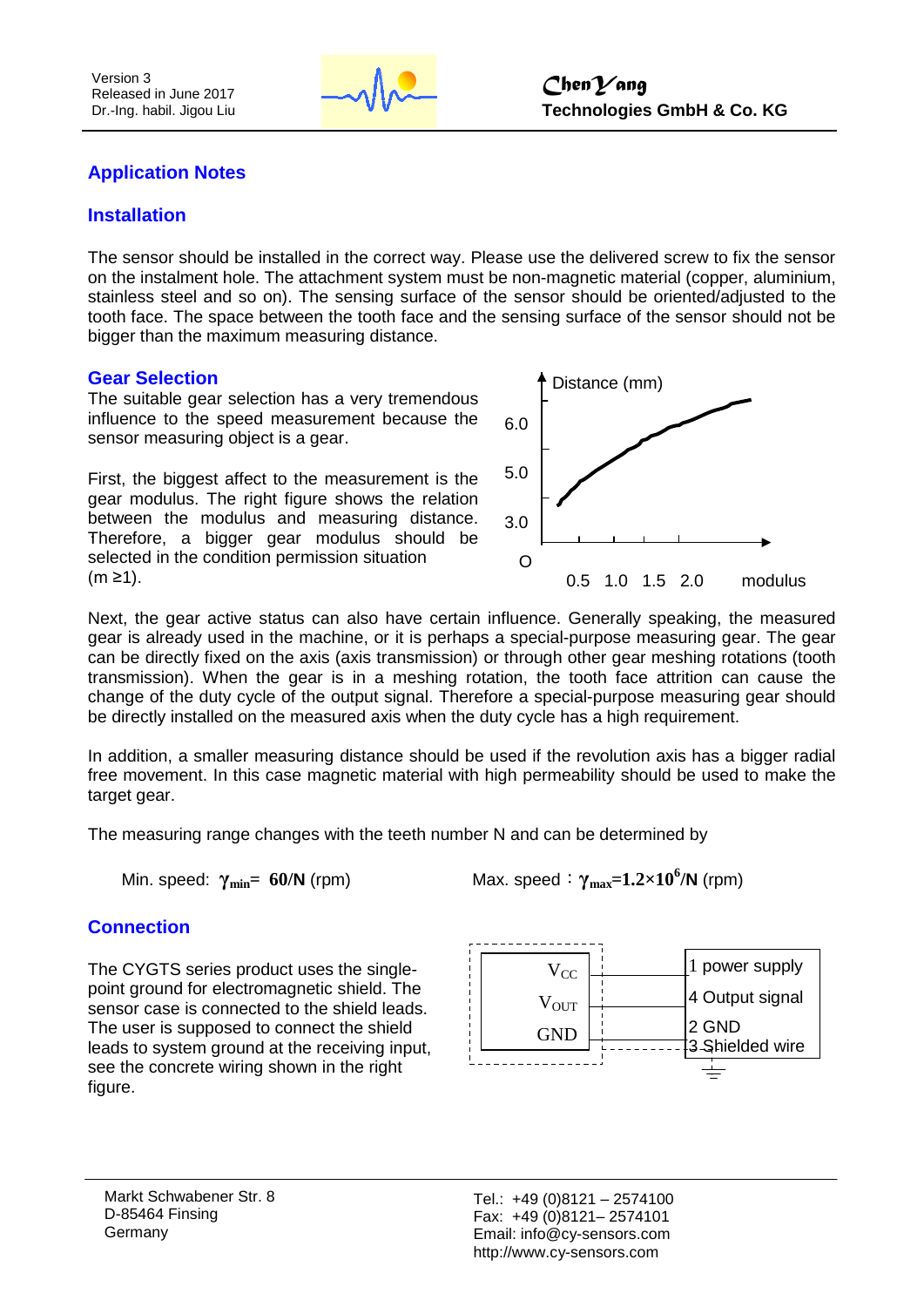

# **Circuits of OC and RC Output**:



If there is stronger electromagetic interference or the distance between sensor and the measuring instrument is farther, an OC output (open collector) is suggested to use. In this case a pull-up resistor (1k $\Omega \sim 10$ k $\Omega$ ) should be connected to the sensor output circuit (between power supply + and output).